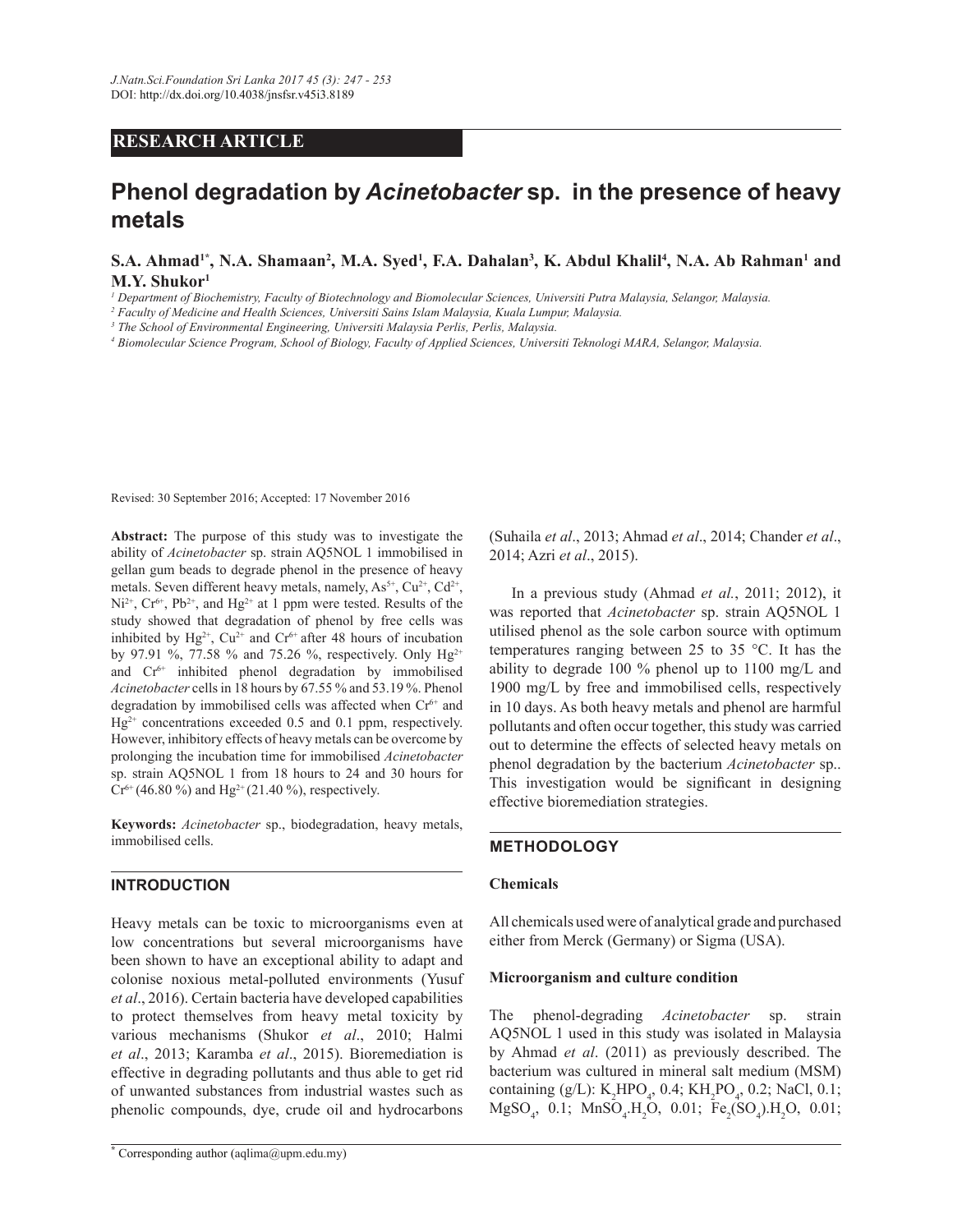$\text{NaMoO}_4$ .2H<sub>2</sub>O, 0.01;  $(\text{NH}_4)$ <sub>2</sub>SO<sub>4</sub>, 0.4 at pH 7.5. The MSM was supplemented with  $0.5$  g/L phenol as the sole carbon source.

#### **Immobilised cells**

In this study, gellan gum gel was selected as the cell immobilisation matrix following the method described by Ahmad *et al*. (2012). A combination of 7.5 % of gellan gum concentration, bead size of 3 mm diameter and bead number of 300 per 100 mL medium was used as the entrapment matrix. In this study, degradation of 0.5 g/L phenol by free and immobilised cells  $(3.5 \text{ g/L of})$ bacteria) was tested. Gellan gum beads without bacteria in MSM medium with phenol was used as the control. Phenol degradation was monitored by colourimetric assay for phenol using 4-aminoantipyrene as the reagent (APHA, 1998).

#### **The effects of heavy metals**

The effect of heavy metals on phenol degradation by the bacterium *Acinetobacter* sp. strain AQ5NOL 1 was determined using both free and immobilised cells. In this experiment, MSM containing  $0.5$  g/L phenol was separately supplied with different heavy metals [arsenic  $(As<sup>5+</sup>)$ , chromium  $(Cr<sup>2+</sup>)$ , cadmium  $(Cd<sup>2+</sup>)$ , cuprum  $(Cu^{2+})$ , nickel (Ni<sup>2+</sup>), lead (Pb<sup>2+</sup>), and mercury (Hg<sup>2+</sup>)] each at 1 ppm concentration. Bacterial cultures in free and immobilised cells  $(3.5 \text{ g/L})$  were incubated in a rotary shaker at room temperature at 150 rpm. Based on this study (Figure 1), degradation of 0.5 g/L phenol was analysed after incubation for 18 hrs for immobilised cells and 48 hrs for free cells, because these are the optimal incubation periods for 100 % removal of phenol. Simultaneously, phenol degradation and bacterial growth were verified using 4-aminoantipyrene and colony forming units methods, respectively.

#### **Statistical analysis**

All experiments were carried out in triplicates. The data shown in the corresponding figures are the mean values of the experiment and expressed as mean  $\pm$  standard deviation (STDEV).

## **RESULTS AND DISCUSSION**

Cell immobilisation is a promising approach in phenol biodegradation compared to free cells. In this study, immobilised *Acinetobacter* sp. strain AQ5NOL 1 in gellan gum beads showed faster phenol degradation than free cells at 0.5 g/L of phenol (Figure 1). Complete

degradation of phenol by free and immobilised cells occurred after 48 and 18 hours of incubation, respectively, while gellan gum beads without cells showed no phenol degradation. Gellan gum gel was selected as the immobilisation matrix based on its established superior characteristics compared to carrageenan, agar, and alginate (Sanderson et al., 1989; Nawawi et al., 2015; Yusuf *et al*., 2015).

 Heavy metals affect phenol degradation by impeding bacterial growth and/or inhibiting enzymes that play major roles in phenol degradation (Nair *et al*., 2008; Arif et al., 2013; Norazah et al., 2015). Heavy metals directly affect the membrane structure by disturbing the electron transport chain (Hall, 2002; Russak *et al*., 2008). Freely-suspended cells are exposed directly to the heavy metals and easily react, thus slowing down the rate of degradation by disturbing the membrane structure. The effect of different heavy metals (1 ppm) on phenol biodegradation by freely-suspended and immobilised *Acinetobacter* sp. strain AQ5NOL 1 is given in Table 1. The results revealed that  $Cr^{6+}$ ,  $Cd^{2+}$ , and  $Hg^{2+}$  inhibited phenol-degrading activity by inhibiting bacterial growth at 5.5, 5.3 and 0.0 Log  $_{10}$ (CFU), respectively compared to the control 8.2 Log  $_{10}$ (CFU) (p < 0.05). However, this strain has been shown to have an exceptional ability to adapt and protect itself from  $Cu^{2+}$ ,  $As^{5+}$ ,  $Ni^{2+}$ , and  $Pb^{2+}$  $(p > 0.05)$  (Nawawi *et al.*, 2015). Hg<sup>2+</sup> gave the highest inhibition on phenol degradation with only 2.09 % phenol degraded after 48 hours followed by Cd<sup>2+</sup> (24.74 %) and  $Cr<sup>6+</sup>$  (22.42 %). However with immobilised cells, only  $Hg^{2+}$  and  $Cr^{2+}$  inhibited phenol-degrading activities  $(p < 0.05)$  up to 32.45 % and 46.81 % phenol being



immobilised ( $\blacksquare$ ) *Acinetobacter* sp. strain AQ5NOL 1. Figure 1: Degradation of phenol at 0.5 g/L by free ( $\bullet$ ) and Gellan gum beads without the presence of bacteria were used as control  $(\triangle)$ .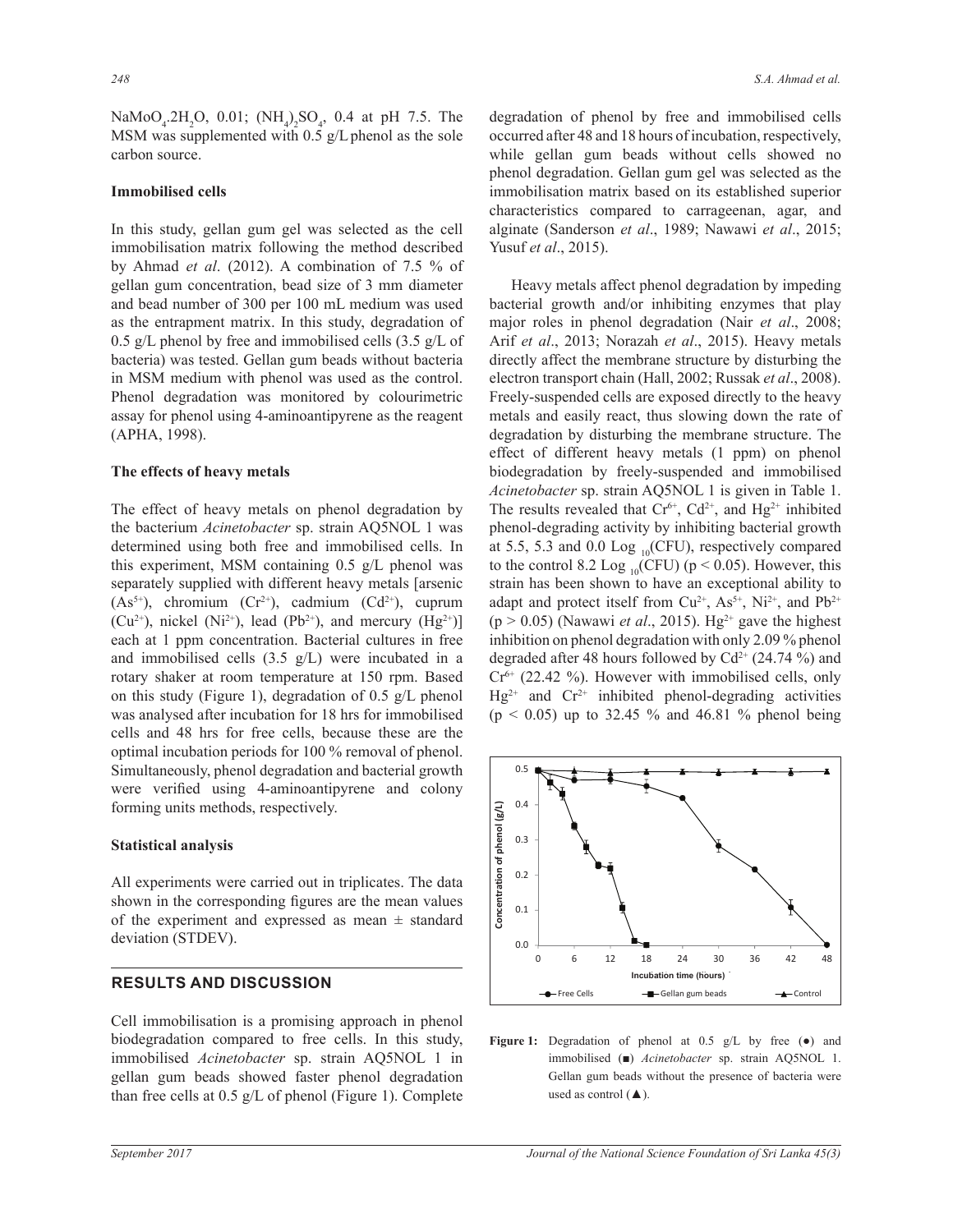degraded, respectively after 18 hours. Immobilised cells displayed better phenol degrading efficiencies than freely suspended cells after 18 hours. The immobilised cells were protected by the polymeric gel and less exposed to heavy metals, thus reducing the chance of heavy metals

interrupting the degradation process (Chung *et al*., 2003). The application of immobilised cells in bioremediation exhibits many advantages over free cells, including the stability of active cells, recovery of cells, and reusability of the immobilised system (Yun *et al*., 2009; Ahmad *et al*.,

|                                                |                    |                    |                   |                       | Heavy metals (1 ppm)    |                    |                   |                   |
|------------------------------------------------|--------------------|--------------------|-------------------|-----------------------|-------------------------|--------------------|-------------------|-------------------|
| parameters/ performance                        | Control            | $\mathrm{As}^{5+}$ | $\tilde{C}u^2$    | $\mathrm{G}^\ddagger$ | $\rm \ddot{N}^{2+}_{1}$ | $\sigma_{\rm C}^*$ | $Pb^{2+}$         | $He2+$            |
| Free cells (18 hrs)                            |                    |                    |                   |                       |                         |                    |                   |                   |
| Maximum cell                                   |                    |                    |                   |                       |                         |                    |                   |                   |
| Phenol degraded<br>$[Log_{10}(CFU)]$           | $8.2 \pm 0.15$     | $8.1 \pm 0.04$     | $8.1 \pm 0.09$    | $5.3 \pm 0.28$        | $8.1 \pm 0.13$          | $5.5 \pm 0.18$     | $8.2 \pm 0.10$    | $0.0 \pm 0.00$    |
| $(\mathsf{Im}\mathsf{L})$                      | $47.00 \pm 0.02$   | $26.00 \pm 0.01$   | $62.00 \pm 0.02$  | $30.00 \pm 0.01$      | $71.00 \pm 0.03$        | $32.00 \pm 0.03$   | $39.00 \pm 0.04$  | $3.00 \pm 0.00$   |
| Phenol degradation                             |                    |                    |                   |                       |                         |                    |                   |                   |
| rate (g/mL/hr)                                 | $\pm$ 0.00<br>2.61 | $1.44 \pm 0.00$    | $3.44 \pm 0.00$   | $1.67 \pm 0.00$       | $3.94 \pm 0.00$         | $1.78 \pm 0.00$    | $2.17 \pm 0.00$   | $0.17 \pm 0.00$   |
| Percentage of phenol                           |                    |                    |                   |                       |                         |                    |                   |                   |
| degradation (%)                                | ± 5.11<br>9.40     | $5.20 \pm 0.55$    | $12.40 \pm 5.0$   | $6.00 \pm 2.08$       | $14.20 \pm 8.33$        | $6.40 \pm 8.19$    | $7.80 \pm 1.80$   | $0.60 \pm 0.22$   |
| Free cells (48 hrs)                            |                    |                    |                   |                       |                         |                    |                   |                   |
| Maximum cell                                   |                    |                    |                   |                       |                         |                    |                   |                   |
| $[Log_{10}(CFU)]$                              | $\pm$ 0.51<br>10.0 | $9.8 \pm 0.66$     | $9.9 \pm 0.51$    | $4.2 \pm 0.08$        | $10.0 \pm 0.44$         | $3.3 \pm 0.12$     | $10.0 + 0.59$     | $0.0 + 0.00$      |
| Phenol degraded                                |                    |                    |                   |                       |                         |                    |                   |                   |
| $\left( \frac{\mathrm{g}}{\mathrm{mL}}\right)$ | $499.00 \pm 0.00$  | $478.00 \pm 0.00$  | $478.00 \pm 0.00$ | $124.00 \pm 0.00$     | $478.00 \pm 0.00$       | $112.00 \pm 0.02$  | $468.00 \pm 0.00$ | $10.00 \pm 0.02$  |
| Phenol degradation                             |                    |                    |                   |                       |                         |                    |                   |                   |
| rate $(g/mL/hr)$                               | $10.40 \pm 0.00$   | $9.96 \pm 0.00$    | $9.96 \pm 0.00$   | $2.58 \pm 0.00$       | $9.96 \pm 0.00$         | $2.33 \pm 0.00$    | $9.75 \pm 0.00$   | $0.21 \pm 0.00$   |
| Percentage of phenol                           |                    |                    |                   |                       |                         |                    |                   |                   |
| degradation (%)                                | $+0.06$<br>99.80   | $95.60 \pm 0.71$   | $95.60 \pm 0.26$  | $24.80 \pm 5.74$      | $95.60 \pm 0.88$        | $22.40 \pm 4.74$   | $93.60 \pm 0.86$  | $2.00 \pm 1.73$   |
| Gellan gum (18 hrs)                            |                    |                    |                   |                       |                         |                    |                   |                   |
| Phenol degraded                                |                    |                    |                   |                       |                         |                    |                   |                   |
| $\left( 2\text{mL}\right)$                     | $500.00 \pm 0.00$  | $500.00 \pm 0.00$  | $499.00 \pm 0.00$ | $499.00 \pm 0.00$     | $499.00 \pm 0.00$       | $234.00 \pm 0.02$  | $499.00 \pm 0.00$ | $162.00 \pm 0.02$ |
| Phenol degradation                             |                    |                    |                   |                       |                         |                    |                   |                   |
| rate (g/mL/hr)                                 | $27.78 \pm 0.00$   | $27.78 \pm 0.00$   | $27.72 \pm 0.00$  | $27.72 \pm 0.00$      | $27.72 \pm 0.00$        | $13.00 \pm 0.00$   | $27.72 \pm 0.00$  | $9.00 \pm 0.00$   |
| Percentage of phenol                           |                    |                    |                   |                       |                         |                    |                   |                   |
| degradation (%)                                | $100.00 \pm 0.04$  | $100.00 \pm 0.07$  | $99.80 \pm 0.05$  | $99.80 \pm 0.09$      | $99.80 \pm 0.03$        | $46.80 \pm 4.84$   | $99.80 \pm 0.11$  | $32.40 \pm 3.58$  |

Phenol degradation expressed as a percentage of 0.5 g phenol

Phenol degradation expressed as a percentage of 0.5 g phenol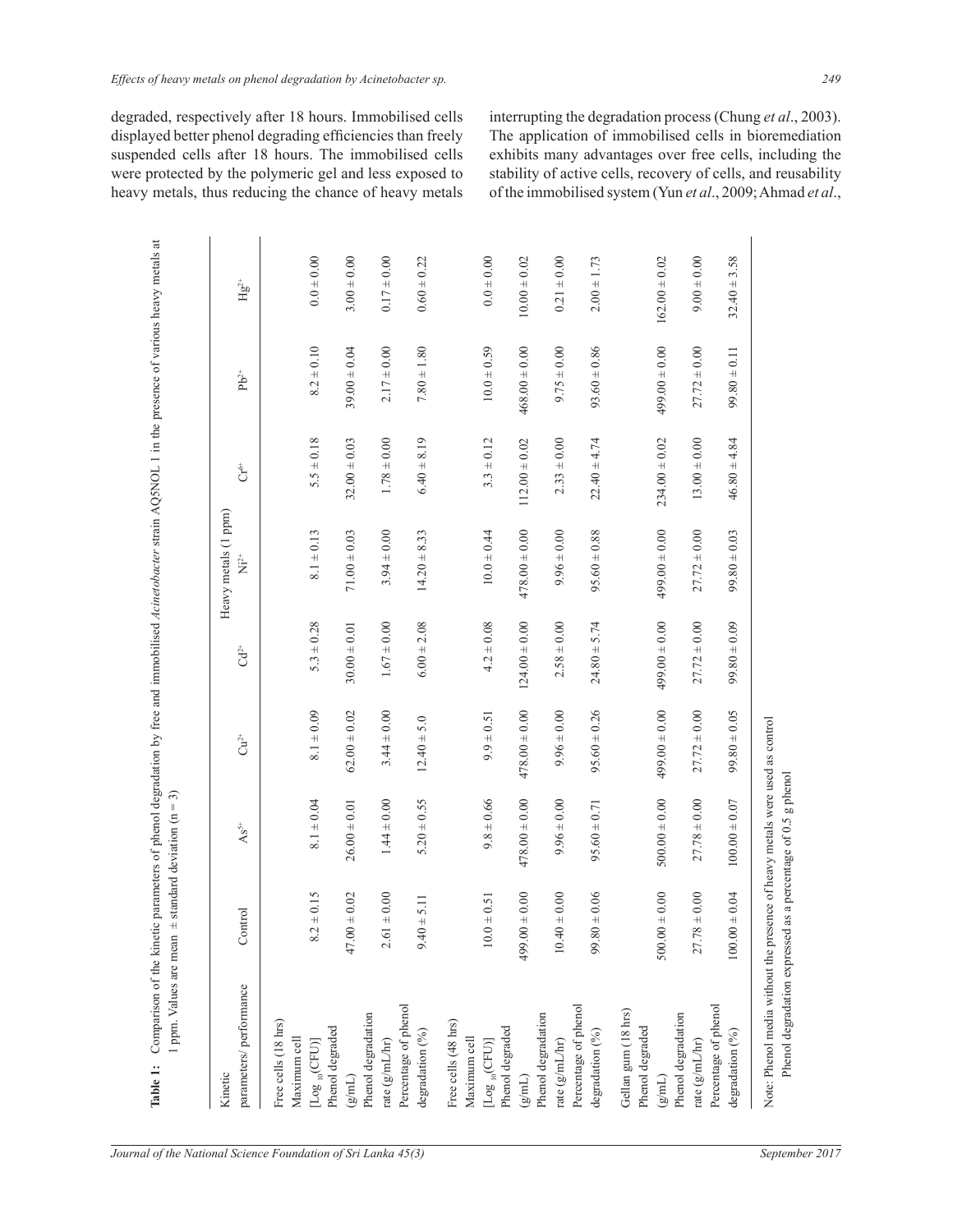2012). Since  $Cr^{6+}$  and  $Hg^{2+}$  inhibited phenol-degrading activities of immobilised cells, investigations were carried out to find the effect of different concentrations of  $Cr^{6+}$  and Hg<sup>2+</sup> (0.1 to 1.0 ppm) on phenol degradation after 18 hours.

 In this experiment, at all concentrations studied, a lag phase was observed at the beginning before phenol degradation was observed (Figure 2). The completion of phenol degradation at  $0.6$  and  $0.7$  ppm  $Cr<sup>6+</sup>$  concentrations occurred at 20 and 22 hours, respectively. At 0.8, 0.9 and 1.0 ppm concentrations complete degradation occurred at 24 hours. The results indicate that immobilisation of cells in gellan gum beads protected the *Acinetobacter* sp. strain AQ5NOL 1 from chromium toxicity, with higher concentrations requiring an additional incubation period for complete degradation. In this case, the incubation time needed to be increased from 18 to 24 hours. The presence of a lag phase indicates that cells were adjusting to the toxicity of chromium through metabolic adaptation before phenol-degrading metabolism started. Gellan gum offers protection to heavy metal toxicity through various ways (Yusuf et al., 2016). The gellan gum itself can adsorb some of the heavy metals, reducing the bioavailability of the toxic heavy metals (Nawawi et al., 2015; Ibrahim *et al*., 2016). In addition, cells on the outer layer exposed to heavy metals adsorb the heavy metals, and become a protective layer to cells immobilised deep in the matrix (Ahmad *et al*., 2012). A summary of the phenol degradation kinetics is shown in Table 2.

 $Cr<sup>6+</sup>$  is a unique transition metal ion, which has been established to be biologically significant on living organisms at all levels. However, at high concentrations, it inhibits the biodegradation of organic pollutants (Kourtev *et al.*, 2006; Al-baldawi *et al.*, 2015) including phenol (Al-Defiary & Reddy, 2014). In the environment, pollution due to  $Cr^{6+}$  and its compounds is widespread because of their application in industry as dyes, pigments, and refractory material (Zakaria *et al*., 2012). It appears that this source of pollution is the same as phenol pollution. Additionally, chemical pollution due to phenol and  $Cr^{2+}$  in the ocean has been increasing in recent years in the China Sea (Zhang *et al*., 2007). According to a previous study,  $Cr^{2+}$  is more toxic on Gram-negative bacteria than Gram-positive bacteria at 1 ppm (Ross *et al*., 1981) and the toxicty of chromium to *Acinetobacter* sp. strain AQ5NOL 1, a Gram negative bacterium utilised in this study affirms this observation.

 $Hg^{2+}$  is considered the most toxic non-radioactive metal in the environment and is toxic in any form



Figure 2: The effect of 0.6 to 1.0 ppm of chromium on phenol biodegradation by immobilised *Acinetobacter* sp. strain AQ5NOL 1



**Figure 3:** The effect of (a) 0.1 to 0.5 ppm and (b) 0.6 to 1.0 ppm of mercury on phenol biodegradation by immobilised *Acinetobacter* sp. strain AQ5NOL 1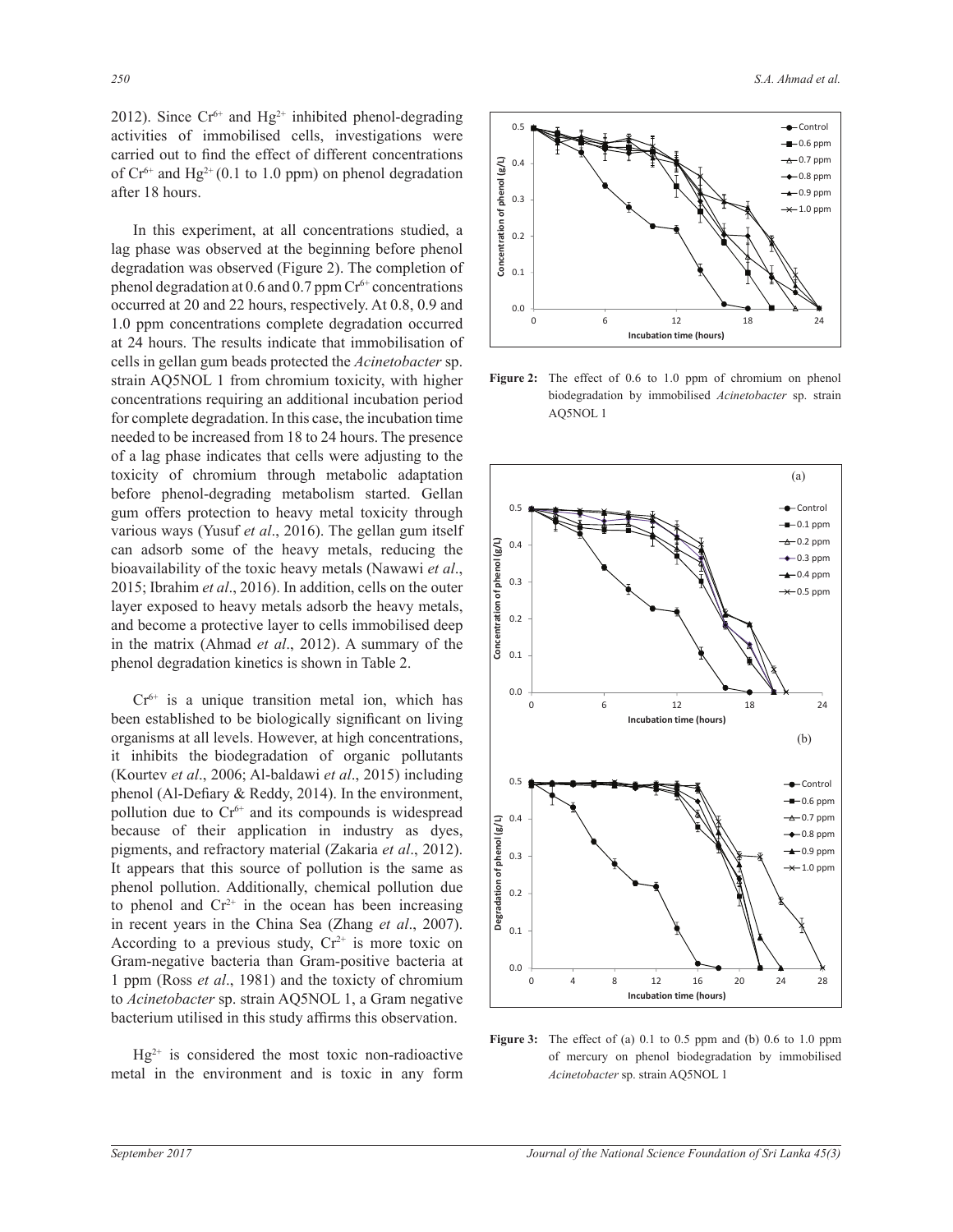| lues are mean $\pm$ sta              |                   |
|--------------------------------------|-------------------|
|                                      |                   |
|                                      |                   |
|                                      |                   |
|                                      |                   |
|                                      |                   |
|                                      |                   |
|                                      |                   |
| ---------                            |                   |
| 5                                    |                   |
| 75.0401                              |                   |
| <b>Canada</b>                        |                   |
|                                      |                   |
| i qo                                 |                   |
| $m \sim \text{keV}$                  |                   |
| tion                                 |                   |
|                                      |                   |
| : : : : : : : : : : :<br>.<br>?<br>? |                   |
|                                      |                   |
|                                      |                   |
| -- 12 23 1                           |                   |
|                                      |                   |
|                                      |                   |
|                                      |                   |
| an or and<br>¢                       |                   |
|                                      |                   |
|                                      |                   |
|                                      |                   |
|                                      |                   |
|                                      |                   |
|                                      | $\mathsf{I}$<br>ś |
|                                      |                   |
| l                                    |                   |

| Kinetic                                           |                   |                                     |                   |                  | Concentration (ppm) |                    |                  |                  |                                                                                                                                                                                                                                                                    |                   |                   |
|---------------------------------------------------|-------------------|-------------------------------------|-------------------|------------------|---------------------|--------------------|------------------|------------------|--------------------------------------------------------------------------------------------------------------------------------------------------------------------------------------------------------------------------------------------------------------------|-------------------|-------------------|
| performance<br>parameters/                        | Control           | 0.1                                 | 0.2               | 0.3              | 0.4                 | $\widetilde{0}$ .5 | 0.6              | 0.7              | 0.8                                                                                                                                                                                                                                                                | 0.9               |                   |
| Phenol degraded<br>Ò                              |                   |                                     |                   |                  |                     |                    |                  |                  |                                                                                                                                                                                                                                                                    |                   |                   |
| Phenol degradation<br>$\left( \text{g/mL}\right)$ |                   | $499.00 \pm 0.00$ 498.00 $\pm 0.00$ | Δ                 |                  |                     |                    |                  |                  | $9000 + 0000 + 0000 + 0000 + 0000 + 0000 + 0000 + 0000 + 0000 + 0000 + 0000 + 0000 + 0000 + 0000 + 0000 + 0000 + 0000 + 0000 + 0000 + 0000 + 0000 + 0000 + 0000 + 0000 + 0000 + 0000 + 0000 + 0000 + 0000 + 0000 + 0000 + 0000 + 0000 + 0000 + 0000 + 0000 + 0000$ |                   | $234.00 \pm 0.02$ |
| Percentage of phenol<br>rate $(g/mL/m)$           | $27.72 \pm 0.00$  | $27.67 \pm 0.00$                    | $27.67 \pm 0.00$  | $27.72 \pm 0.00$ | $27.72 \pm 0.00$    | $27.72 \pm 0.00$   | $22.28 \pm 0.00$ | $19.83 \pm 0.00$ | $16.61 \pm 0.00$                                                                                                                                                                                                                                                   | $12.28 \pm 0.00$  |                   |
| degradation (%)                                   | $99.80 \pm 0.05$  | $99.60 \pm 0.20$                    | $99.60 \pm 0.09$  | $99.80 \pm 0.06$ | $99.80 \pm 0.17$    | $99.80 \pm 0.10$   | $80.20 \pm 5.97$ | $71.40 \pm 7.48$ | $59.80 \pm 4.72$                                                                                                                                                                                                                                                   | $44.20 \pm 6.17$  | $46.80 \pm 3.42$  |
| Phenol degraded<br>Hg                             |                   |                                     |                   |                  |                     |                    |                  |                  |                                                                                                                                                                                                                                                                    |                   |                   |
| $\left( \mathrm{gm} \right)$                      | $500.00 \pm 0.00$ | $415.00 \pm 0.02$                   | $374.00 \pm 0.01$ | $369.00\pm0.00$  | $314.00 \pm 0.00$   | $318.00 \pm 0.00$  | $174.00\pm0.01$  |                  | $165.00 \pm 0.04$ 172.00 $\pm$ 0.01                                                                                                                                                                                                                                | $136.00 \pm 0.02$ | $107.00 \pm 0.02$ |
| Phenol degradation<br>rate $(g/mL/hr)$            | $27.78 \pm 0.00$  | $23.06 \pm 0.00$                    | $20.78 \pm 0.00$  | $20.50 \pm 0.00$ | $17.44 \pm 0.00$    | $17.67 \pm 0.00$   | $9.67 \pm 0.00$  | $9.17 \pm 0.00$  | $9.56 \pm 0.00$                                                                                                                                                                                                                                                    | $7.56 \pm 0.00$   |                   |
| Percentage of phenol<br>degradation (%)           | $100 \pm 0.03$    | $83.00 \pm 2.08$                    | $74.80 \pm 0.94$  | $73.80 \pm 0.69$ | $62.80 \pm 0.39$    | $63.60 \pm 0.76$   | $34.80 \pm 1.73$ | $33.00 \pm 5.24$ | $34.40 \pm 0.90$                                                                                                                                                                                                                                                   | $27.20 \pm 3.22$  |                   |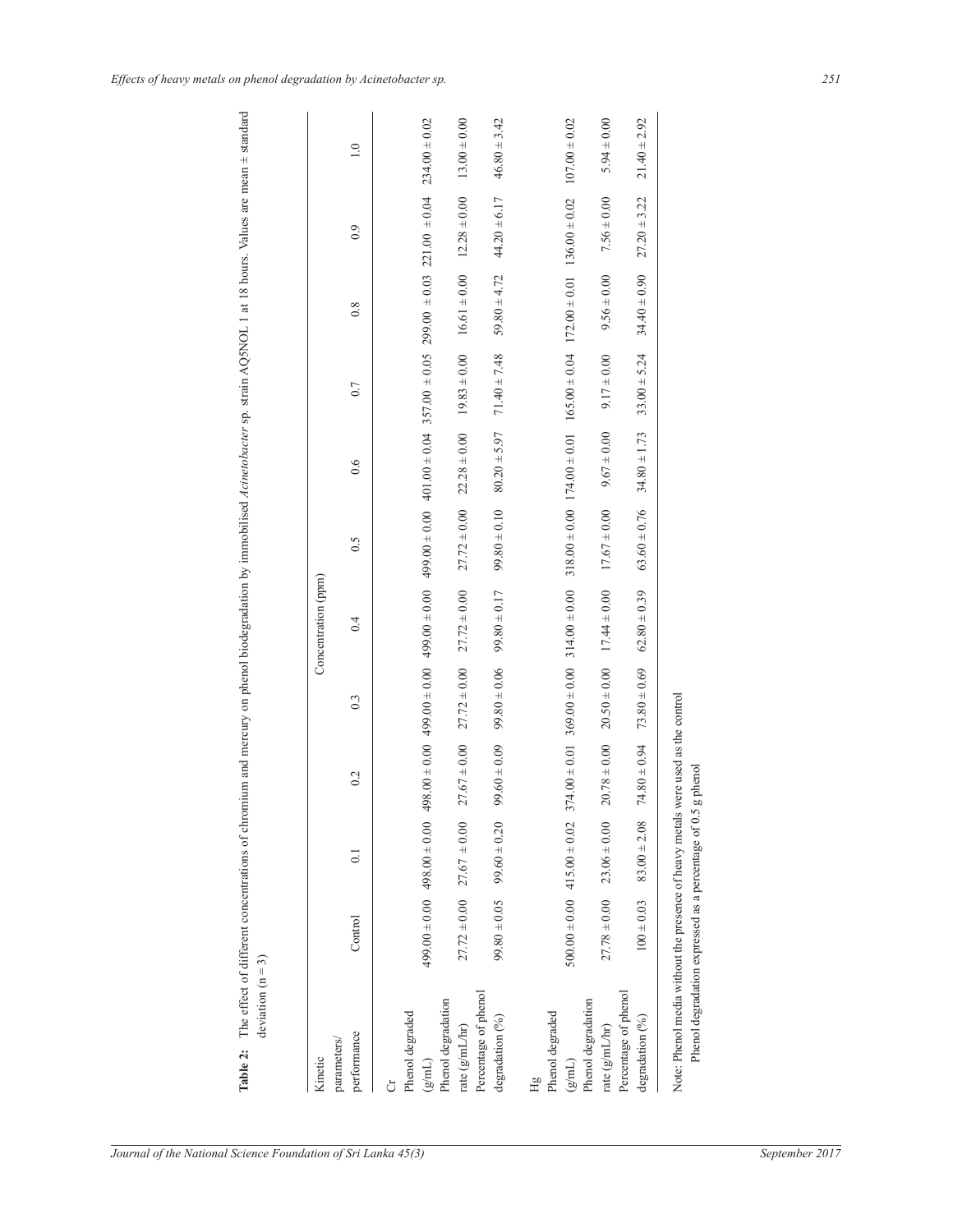(Abdel-Salam *et al*., 2010). In Malaysia, the main sources of Hg<sup>2+</sup> in river waters are urban and agricultural run-offs, effluent from industries, domestic discharges, sewage treatment plants, earthwork, constructions, and pig farms (DOE, 2002). This heavy metal also appears in phenol-polluted environments. Hence, the effect of  $Hg^{2+}$  on phenol degradation was studied. In this study, the presence of 1 ppm  $Hg^{2+}$  inhibited 100 % of bacterial growth and phenol degradation by free cells, and more than 70 % of phenol-degrading activities by immobilised cells.  $Hg^{2+}$  concentrations ranging from 0.1 to 1.0 ppm affected phenol degradation ( $p < 0.05$ ) (Table 2). Above 0.5 ppm, the metal inhibited more than 60 % of phenoldegrading activity, and this can be classified as very detrimental (Ahmad *et al*., 2015). But, the inhibitory effect can be overcome by prolonging the incubation time for immobilised *Acinetobacter* sp. strain AQ5NOL 1 from 18 to 28 hours (Figure 3). The inhibition of phenol degrading activities by 0.1 to 0.4 ppm of  $Hg^{2+}$  was completed in 20 hours (Figure 3a), followed by  $0.5$  ppm at 21 hours, 0.6 to 0.8 ppm at 22 hours, 0.9 ppm at 24 hours, and 1.0 ppm at 28 hours (Figure 3b). In previous studies,  $Hg^{2+}$  has shown an inhibition of degradation of phenolic compounds by inhibiting hydroxylases activity such as 3-hydroxybenzoic acid-6-hydroxylase (Rajasekharan *et al.*, 1990) and aryl 2,4-dichlorophenol hydroxylase (Radjendirane *et al*., 1991).

# **CONCLUSION**

Gellan gum-immobilised *Acinetobacter* sp. strain AQ5NOL 1 provided excellent protection to the inhibitory effects of 1 ppm As, Cu, Cd, Ni, Cr, Pb and Hg on the growth of the bacterium and the degradation of phenol by this bacterium. The inhibitory effects of chromium and mercury on immobilised cells could be overcome by prolonging the incubation period. The range of concentrations of heavy metals utilised in this study is very similar to the concentration range of heavy metals detected in the environment according to several studies and reports (Shukor *et al*., 2008; DOE, 2010). The results indicate that the immobilised bacterium utilised in this study can be an efficient candidate for phenol bioremediation in sites co-contaminated with heavy metals.

## **Acknowledgement**

This work was supported by the Research Grants Scheme (RUGS) 2009, Universiti Putra Malaysia (91851).

# **REFERENCES**

- 1. Abdel-Salam A.M., Al-Dekheil A., Babkr A., Farahna M.  $&$  Mousa H.M. (2010). High fiber probiotic fermented mare's milk reduces the toxic effects of mercury in rats. *North American Journal of Medical Sciences* **2**(12): 569 – 575.
- 2. Ahmad S.A., Ku Ahamad K.N.E., Wan Johari W.L., Halmi M.I.E., Shukor M.Y. & Yusof M.T. (2014). Kinetics of diesel degradation by an acrylamide-degrading bacterium. *Rendiconti Lincei* **25**(4): 505 – 512. DOI: https://doi.org/10.1007/s12210-014-0344-7
- 3. Ahmad S.A., Shamaan N.A., Arif N.M., Shukor M.Y.A. & Syed M.A. (2011). Identification and characterisation of a phenol degrading *Acinetobacter* sp. strain AQ5NOL 1. *Australian Journal of Basic Applied Sciences* **5**(8): 1035  $-1045.$
- 4. Ahmad S.A., Shamaan N.A., Arif N.M., Koon G.B., Shukor M.Y.A. & Syed M.A. (2012). Enhanced phenol degradation by immobilised *Acinetobacter* sp. strain AQ5NOL 1. *World Journal of Microbiology and Biotechnology* **28**(1): 347 – 352.

DOI: https://doi.org/10.1007/s11274-011-0826-z

- 5. Ahmad S.A., Shukor M.Y., Shamaan N.A., Ab Rahman N.A., Dahalan F.A., Khalil K.A. & Sved M.A. (2015). Effects of pesticides and respiratory inhibitors on phenol degradation by *Acinetobacter* sp. strain AQ5NOL 1 immobilised in gellan gum. *Journal of Pure and Applied Microbiology* **9**: 489 – 495.
- 6. Al-Baldawi I.A.W., Abdullah S.R.S., Suja F., Anuar N.  $& Idris$  M. (2015). Phytoremediation of contaminated ground water using Typha angustifolia. Water Practice and *Technology* **10**: 616 – 624. DOI: https://doi.org/10.2166/wpt.2015.072

7. Al-Defiery M.E.J. & Reddy G. (2014). Influence of metal

- ions concentration on phenol degradation by *Rhodococcus pyridinivorans* \*0*Mesopotamia Environmental Journal* **1**(1):  $30 - 38$ .
- 8. American Public Health Association (APHA) (1998). *Standard Methods for the Examination of Water and*  Wastewater, 20<sup>th</sup> edition. American Public Health Association, Washington DC, USA.
- 9. Arif N.M., Ahmad S.A., Syed M.A. & Shukor M.Y. (2013). Isolation and characterisation of a phenol-degrading *Rhodococcus* sp. strain AQ5NOL 2 KCTC 11961BP. *Journal of Basic Microbiology* **53**(1): 9 – 19. DOI: https://doi.org/10.1002/jobm.201100120
- 10. Azri M.F.D.B., Zulkharnain A.B., Husaini A.A.S.A. & Ahmad S.A.B. (2015). The degradation of carbazole and the production of ligninolytic enzyme by isolated marine fungi. *Journal of Chemical and Pharmaceutical Sciences* **8**(2): 330 – 335.
- 11. Chander M., Singh D. & Kaur R. (2014). Biodecolourisation of reactive red an industrial dye by *Phlebia* spp. *Journal of Environmental Biology* **35**(6): 1031 – 1036.
- 12. Chung T.P., Tseng H.Y. & Juang R.S. (2003). Mass transfer